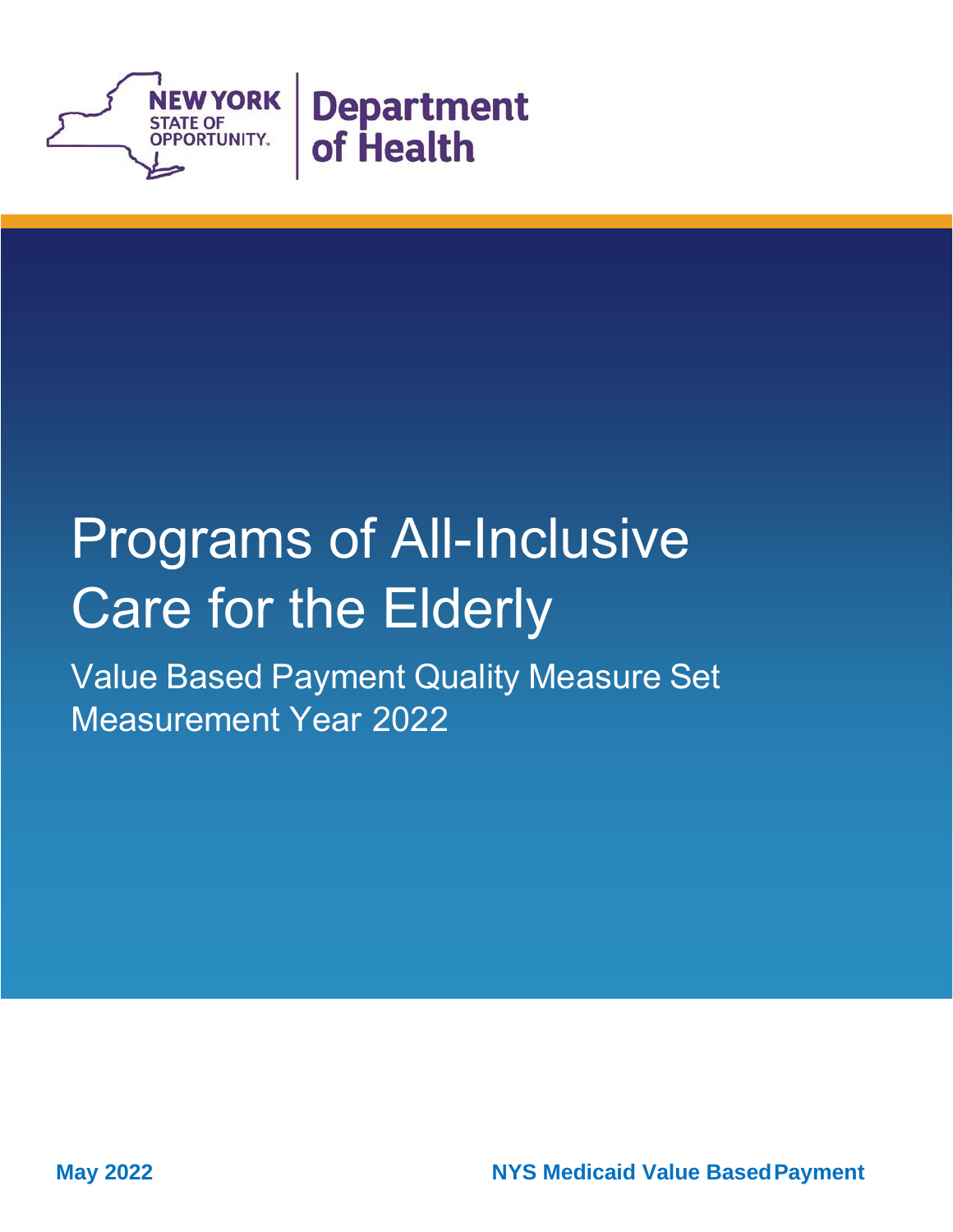

#### Please note: Due to COVID-19 and the Department's suspension of Community Health Assessments for of MLTC enrollees reassessment until July 2021, the calculation of the MLTC VBP Category 1 measures, except for the Potentially Avoidable Hospitalization (PAH) measure, may be impacted for 2022.

The measurement year (MY) 2022 value based payment (VBP) quality measure set for Programs of All-Inclusive Care for the Elderly (PACE) was created in collaboration with the Managed Long Term Care (MLTC) Clinical Advisory Group (CAG), a Sub-team empaneled by the CAG to discuss VBP approaches and quality measures for Medicaid Advantage Plus (MAP), and Programs of All-Inclusive Care for the Elderly (PACE).

The PACE-specific measures in Table 1 have been selected from Streams 2 and 3 of the PACE measures currently under development with the Centers for Medicare and Medicaid Services (CMS). To reflect the developmental nature of the measures the recommended classification for these measures for MY 2022 is P4R to incentivize appropriate data collection and establish measure use. PACE Organizations will be required to report on these measures for the PACE. If a PACE chooses to contract with a downstream provider for VBP, measure selection is at the discretion of the plan and provider. PACE Organizations qualifying as Level 3 VBP arrangements by virtue of meeting the social determinants of health intervention requirements can choose whether to pursue VBP with downstream providers.

In addition to the measures listed in Table 1, Table 2 lists the recommended Category 1 and Category 2 VBP measures for PACE plans for MY 2022, if a PACE chooses to contract with any of its downstream providers. The Table 2 Category 1 measures are considered valid and feasible for use. Category 2 measures, listed in Table 3, are also considered valid but may warrant additional implementation effort stemming from feasibility issues.

## **MEASURE CLASSIFICATION**

Based on Sub-team recommendations and feedback from MAP Plans and PACE Organizations, the State developed quality measure sets specific to MAP and PACE to reflect the unique components of these plans. The measures specifically recommended for use by PACE Organizations are listed in Table 1.

## **Category 1**

Category 1 quality measures as identified by the MLTC CAG and accepted by the State are determined to be clinically relevant, reliable and valid, and also feasible for use by VBP Contractors. These measures are also intended to be used to determine the amount of shared savings for which VBP contractors are eligible.<sup>1</sup>

The State has further classified each Category 1 measure as either P4P or P4R:

- **P4P** measures are intended to be used in the determination of shared savings amounts for which VBP Contractors are eligible. Measures can be included in both the determination of the target budget and in the calculation of shared savings for VBP Contractors.
- **P4R** measures are intended to be used by the MLTC plans to incentivize VBP Contractors to report data on the quality of care delivered to members under a VBP contract. Incentive payments for reporting will be based on the timeliness, accuracy, and completeness of data submitted. Measures can be reclassified from P4R to P4P through annual CAG and State review, or by the MLTC plan and VBP Contractor.

<sup>1</sup> New York State Department of Health, Medicaid Redesign Team, A Path toward Value Based Payment: Annual Update, December 2021 [\(Link\)](https://health.ny.gov/health_care/medicaid/redesign/vbp/roadmaps/docs/updated_vbp_roadmap.pdf)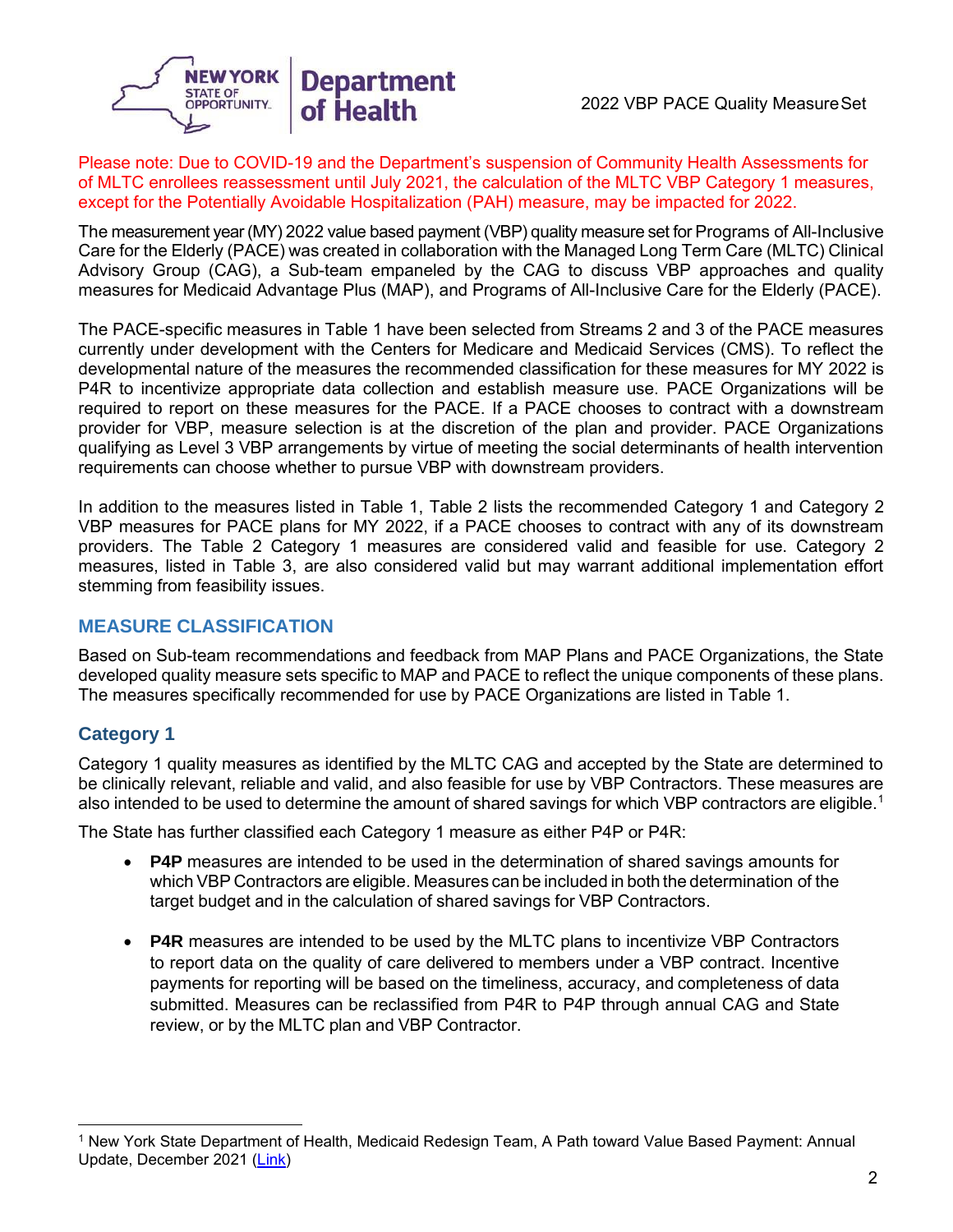

## **Category 2**

Category 2 measures have been accepted by the State based on agreement of measure importance, validity, and reliability, but present implementation feasibility concerns. These measures will be further investigated with VBP program participants.

#### **MEASUREMENT YEAR 2022 MEASURE SET**

The measures and classifications provided on the following pages are recommendations for MY 2022. Note that measure classification is a State recommendation. Plans and VBP Contractors may use measures as P4R or P4P per the terms of their individual contracts.

Measure sets and classifications are considered dynamic and will be reviewed annually. Updates will include additions, deletions, reclassification of measure category, and reclassification from P4R to P4P based on experience with measure implementation in the prior year. During 2022, the CAGs and the VBP Workgroup may re-evaluate measures and provide recommendations for MY 2022.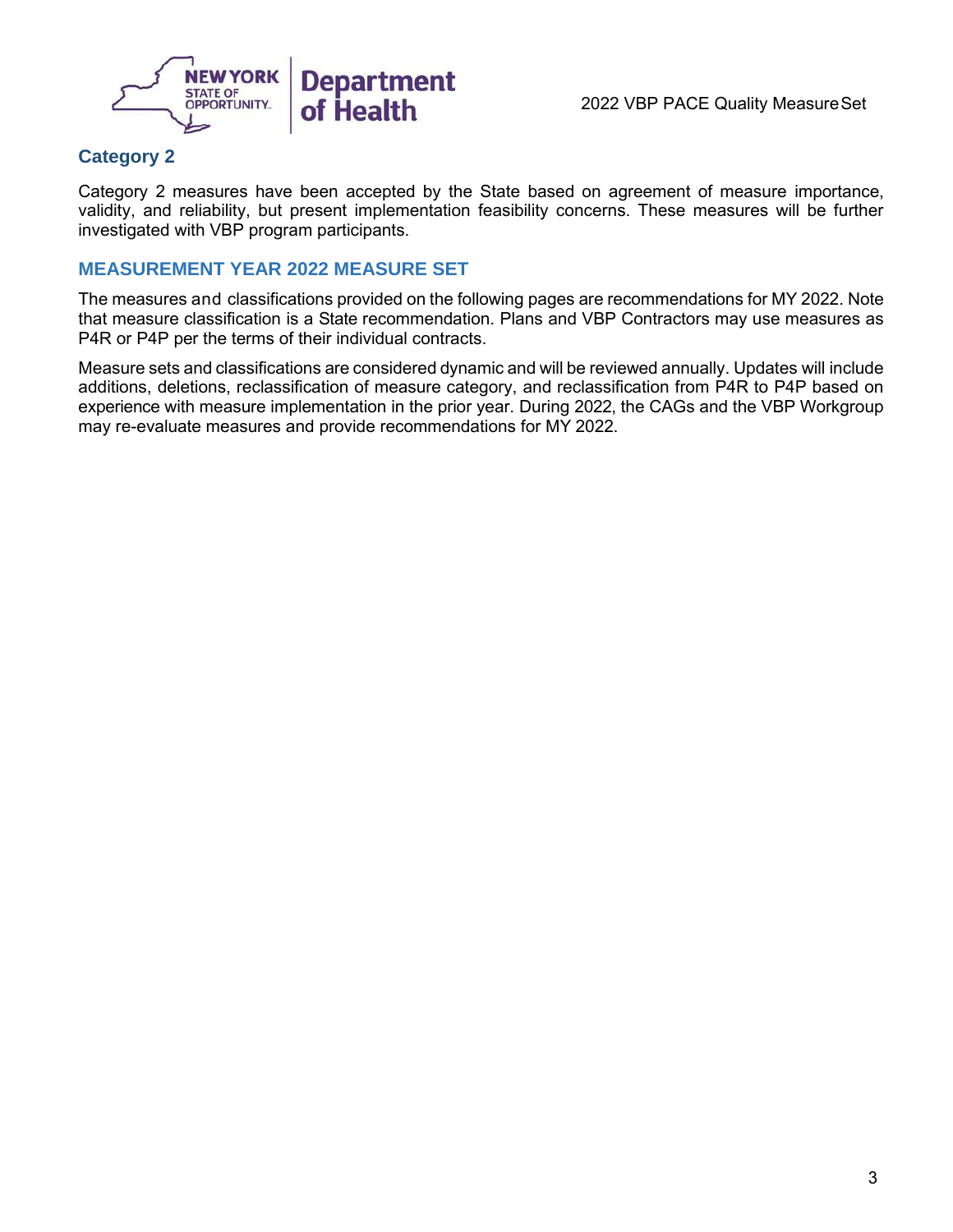

## **VBP Quality Measures Specific to PACE Organizations**

Table 1 displays the quality measures specific to PACE Organizations and includes measure title, measure steward, and State determined classification for measure use. All PACE-specific measures recommended for use in MLTC VBP for PACE Organizations are classified as P4R for MY 2022. The P4R measures shown in Table 1 must be reported to the State by PACE plans for the PACE.

## **Table 1: VBP Quality Measures for Specific to PACE**

| <b>Measures</b>                                                                                                                                                                                                           | <b>Measure Source/</b><br><b>Steward</b> | <b>Measure</b><br><b>Identifier</b> | <b>Classification</b> |
|---------------------------------------------------------------------------------------------------------------------------------------------------------------------------------------------------------------------------|------------------------------------------|-------------------------------------|-----------------------|
| Percentage of Participants With an<br><b>Advance Directive or Surrogate</b><br>Decision-Maker AND Percentage of<br>Participants With an Annual Review of<br>Their Advance Directive or Surrogate<br><b>Decision-Maker</b> | <b>CMS</b>                               |                                     | P <sub>4</sub> R      |
| <b>Percent of Participants Not in</b><br><b>Nursing Homes</b>                                                                                                                                                             | <b>CMS</b>                               | --                                  | P <sub>4</sub> R      |
| <b>PACE Participant Emergency</b><br><b>Department Utilization Without</b><br>Hospitalization                                                                                                                             | <b>CMS</b>                               | --                                  | P <sub>4</sub> R      |

Acronym: CMS denotes the Centers for Medicare and Medicaid Services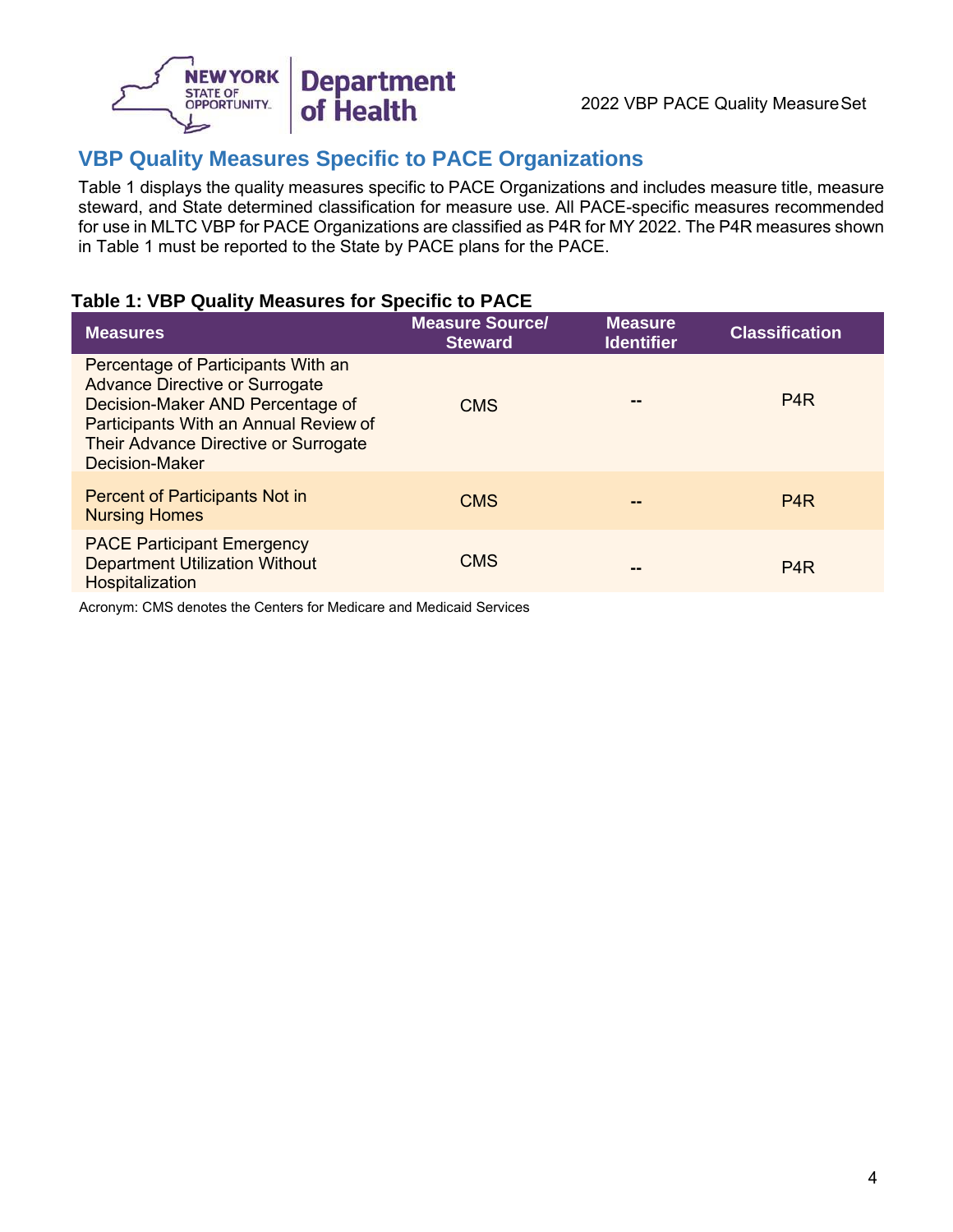

## **Category 1 VBP Quality Measures PACE Organizations**

Table 2 displays the complete Category 1 MLTC VBP Measure Set for PACE Organizations and includes measure title, measure steward and/or other measure identifier (where applicable), and State determined classification for measure use. All Category 1 measures recommended for use in MLTC VBP for PACE Organizations are classified as P4P for MY 2022.

## **Table 2: Category 1 VBP Quality Measures for MAP and PACE**

| <b>Measures</b>                                                                                                                                                                       | <b>Measure Source/</b><br><b>Steward</b>                   | <b>Classification</b> |
|---------------------------------------------------------------------------------------------------------------------------------------------------------------------------------------|------------------------------------------------------------|-----------------------|
| Percentage of members who did not have an emergency<br>room visit in the last 90 days                                                                                                 | UAS - NY/New York<br><b>State</b>                          | P <sub>4</sub> P      |
| Percentage of members who did not experience falls that<br>resulted in major or minor injury in the last 90 days                                                                      | UAS - NY/ New York<br><b>State</b>                         | P <sub>4</sub> P      |
| Percentage of members who received an influenza<br>vaccination in the last year*                                                                                                      | UAS - NY/ New York<br><b>State</b>                         | P <sub>4</sub> P      |
| Percentage of members who did not experience<br>uncontrolled pain                                                                                                                     | UAS - NY/ New York<br><b>State</b>                         | P <sub>4</sub> P      |
| Percentage of members who were not lonely or not<br>distressed                                                                                                                        | UAS - NY/ New York<br><b>State</b>                         | P <sub>4</sub> P      |
| Potentially Avoidable Hospitalizations (PAH) for a primary<br>diagnosis of heart failure, respiratory infection, electrolyte<br>imbalance, sepsis, anemia, or urinary tract infection | UAS - NY/ New York<br>State with linkage<br>to SPARCS data | P <sub>4</sub> P      |
| $\ast$                                                                                                                                                                                |                                                            |                       |

Included in the NYS DOH MLTC Quality Incentive measure set

 Acronyms: UAS – NY denotes the Uniform Assessment System for New York for MLTC members, SPARCS denotes the Statewide Planning and Research Cooperative System;